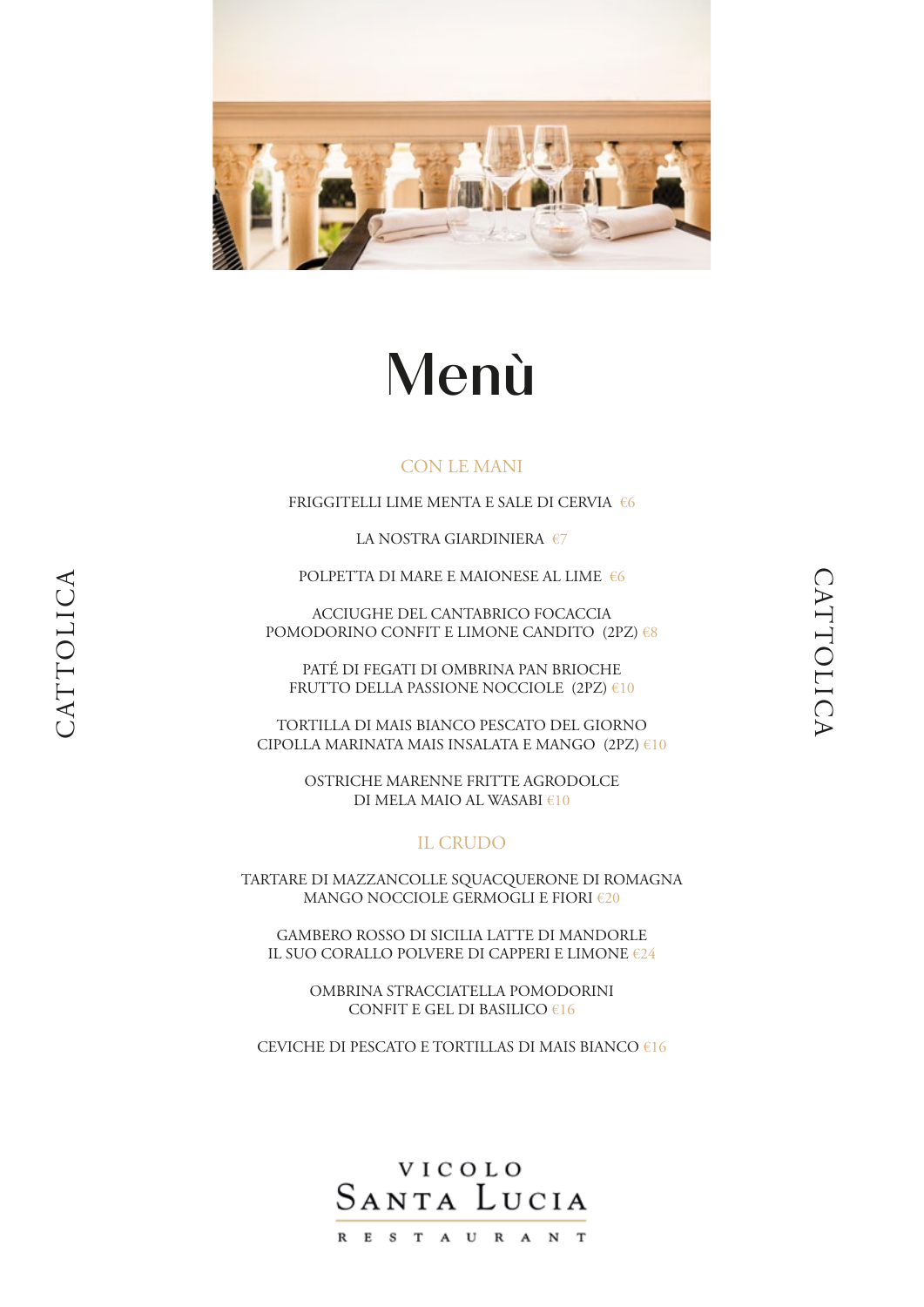### ENTRATE

SGOMBRO MARINATO E AFFUMICATO MISTICANZA LATTICELLO ALBICOCCHE AL MIELE E FUMO  $E14$ 

> SARDA SAOR MISTICANZA SPUMA DI CASCIOTTA DI URBINO €14

INSALATA DI MARE AL VAPORE VERDURE DI STAGIONE CRUDE E COTTE €16

BATTUTA AL COLTELLO DI RAZZA ROMAGNOLA NOCCIOLE GIARDINIERA ESTIVA E ROBIOLA €16

CROSTATINA DI SABLE AL PARMIGIANO VERDURE SEMI FIORI E GERMOGLI CON CREMA DI PATATE DOLCI €14

# PASTE E MINESTRE

SPAGHETTONE AGLIO NERO FERMENTATO OLIO PEPERONCINO TARTARE DI MAZZANCOLLE E BRICIOLE DI PANE CROCCANTI €18

PACCHERO RAGÙ DI SEPPIA CREMA DI PISELLI E PISELLI €16

CAPPELLETTO DI RICOTTA DI PECORA ED ERBETTE AROMATICHE TRIGLIA FAVE E RISTRETTO DELLE SUE LISCHE €18

MINESTRA DI QUADRUCCI IN BRODO THAI SPEZIATO VONGOLE CALAMARI E VERDURE €14

TAGLIATELLA POMODORO FRESCO BURRATA E CREMA DI BASILICO  $E12$ 

GNOCCHETTO DI RAGÙ BIANCO DI CORTILE E SEMI DI FINOCCHIETTO €14

## PIATTI PRINCIPALI

TRANCIO DI PESCATO TOPINAMBUR ALLA BRACE CARCIOFI PANCETTA CROCCANTE E RADICE DI LIQUIRIZIA €22

ZUPPETTA ESPRESSA DI PESCI DELL'ADRIATICO €22

CALAMARO VERACE ASPARAGI CREMA DI ACCIUGHE E LEMON CURD €20

PESCI MOLLUSCHI E CROSTACEI GRATINATI AL FORNO €20

POLIPO ALLA PIASTRA MELANZANE AFFUMICATE MARMELLATA DI PEPERONCINI €20

OSSOBUCO CHIMICHURRI E TUBERI €18

MELANZANA VIOLETTA ALLA FIAMMA, PESTO DI PEPERONI DOLCI ARROSTO, POMODORO E ZENZERO CANDITO €14

# VICOLO SANTA LUCIA RESTAURANT